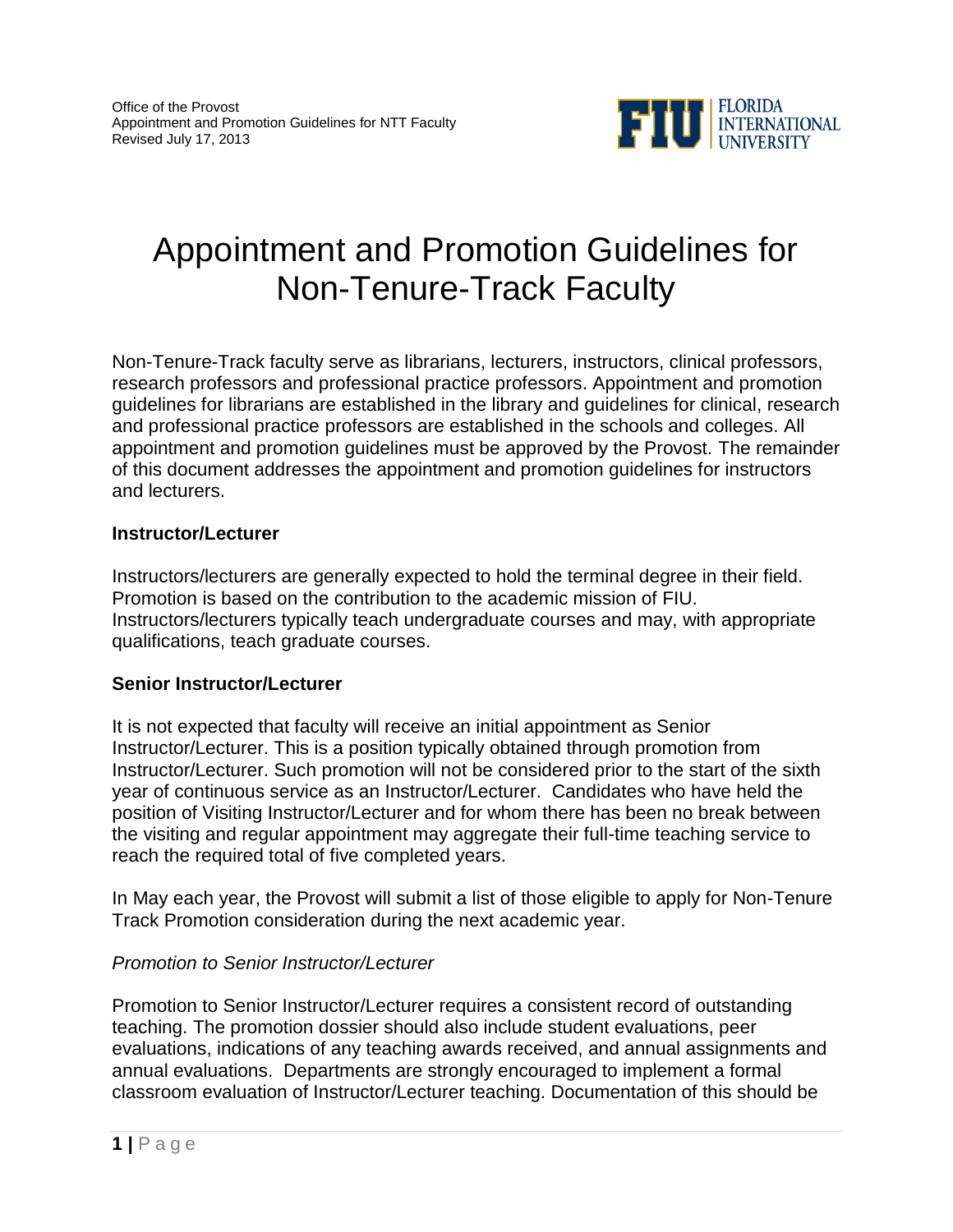

included in the file. Any pedagogical publications, discipline publications, classroom and laboratory innovations, contributions to student advising, and university service should be included in the promotion application along with evidence that the Instructor/Lecturer has used the assessment of student learning outcomes to influence in a positive manner his or her teaching. Instructors are not required to apply for promotion at any time, and an Instructor/Lecturer applying and failing may continue as an Instructor/Lecturer.

Promotion applications will be considered by a committee composed of two Senior Instructors/Lecturers (or Instructors/Lecturers, if no Senior Instructors/Instructors are in the department) and three tenured faculty members, chaired by one of the tenured faculty members. The committee makes a recommendation to the department faculty who vote by secret ballot on the application. The Chair makes a recommendation to the Dean who makes a recommendation to the Provost. The promotion is effective in the semester subsequent to the approval by the Provost.

Instructors/Lecturers promoted to Senior Instructors/Lecturers receive a promotion increment as established in the BOT-UFF Collective Bargaining Agreement.

## **University Instructor/Lecturer**

It is not expected that faculty will receive an initial appointment as University Instructor/Lecturer. This is a position typically obtained through promotion from Senior Instructor/Lecturer. Those currently holding the title of Instructor/Lecturer should apply to the rank of Senior Instructor/Lecturer; those currently holding the title of Senior Instructor/Lecturer should apply to the rank of University Instructor/Lecturer. Such promotion will not be considered prior to the start of the sixth year of continuous service as a Senior Instructor/Lecturer.

### *Promotion to University Instructor/Lecturer*

Promotion to University Instructor/Lecturer uses the same criteria as those for promotion to Senior Instructor/Lecturer. The consistency of teaching success, evidence of teaching quality enhancement, contribution to pedagogy, innovation, and service are important considerations for promotion to University Instructor/Lecturer. Senior Instructors/Lecturers are not required to apply for promotion at any time, and a Senior Instructor/Lecturer applying and failing may continue as a Senior Instructor/Lecturer.

Promotion applications will be considered by a committee composed of two University Instructors/Lecturers (or Senior Instructors/Lecturers or Instructors/Lecturers, if no University Instructors/Lecturers are in the department) and three tenured faculty members, chaired by one of the tenured faculty members. The committee makes a recommendation to the department faculty who vote by secret ballot on the application.